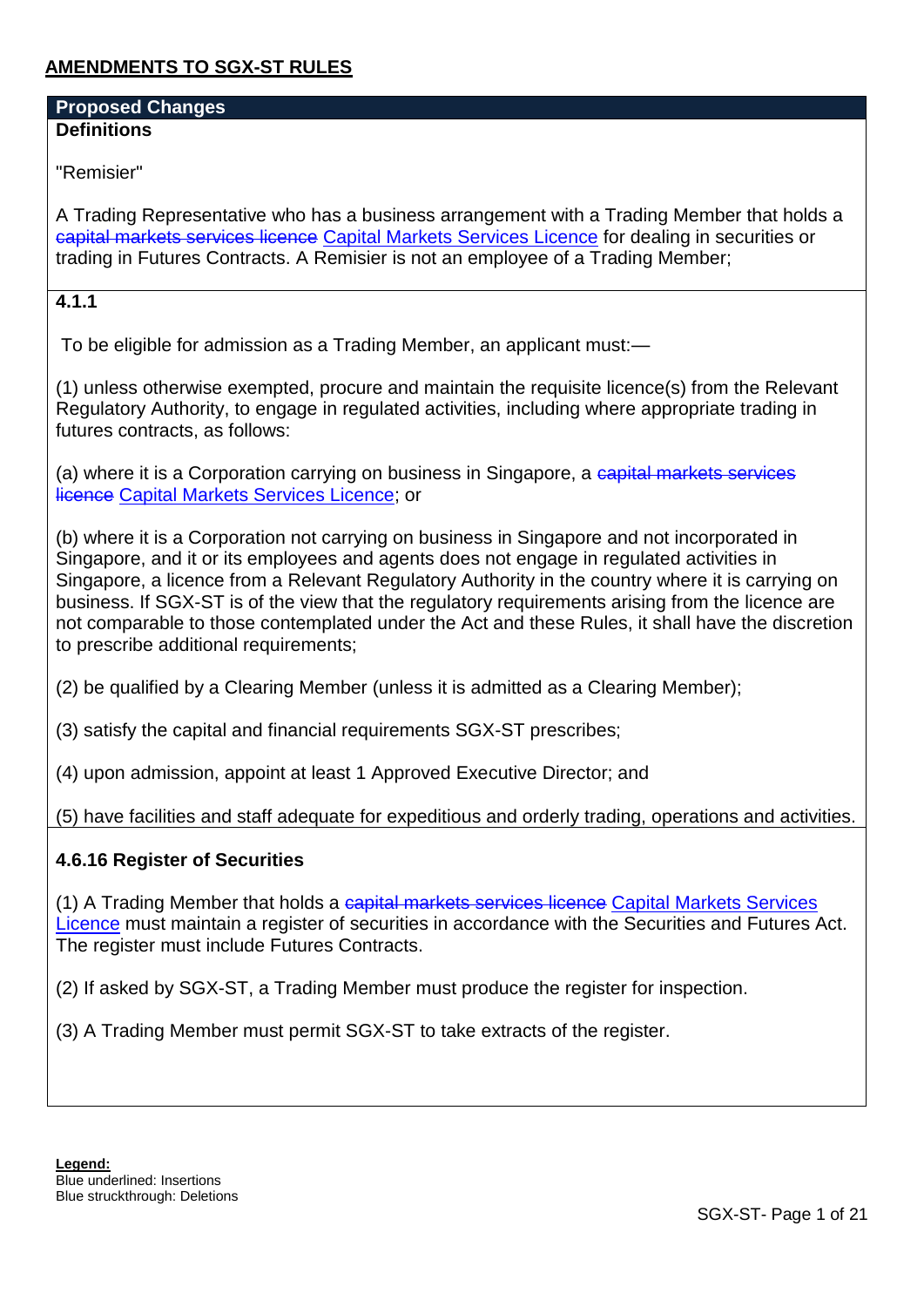#### **5.5.2 Proprietary Accounts**

A Designated Market-Maker may make a market in Specified Securities for 1 or more of the following:—

(1) its proprietary accounts;

(2) proprietary accounts of its related corporations or Associated Corporations; and

(3) customers if it holds a capital markets services licence Capital Markets Services Licence or is exempt under the Securities and Futures Act or Securities and Futures Regulations.

In this Rule, an Associated Corporation means any body corporate formed in or out of Singapore in which the Designated Market-Maker and its related corporations hold directly or indirectly a beneficial interest of not less than 20% of the issued share capital.

#### **6.1 Appointment and Registration**

**6.1.1**

(1) A Trading Member must appoint at least 1 person as Approved Executive Director to be registered with SGX-ST. SGX-ST may, in its absolute discretion refuse to register an appointed person as an Approved Executive Director. SGX-ST is not obliged to give any reasons.

(2) Subject to Rule 6.1.1(2A), the Approved Executive Director must be approved by the Authority as an Executive Director in accordance with the Securities and Futures Act.

(2A) Where the Trading Member does not hold a capital markets services licence Capital Markets Services Licence, it shall appoint a fit and proper person that is a senior management responsible for the Trading Member's business activities on SGX-ST for which it holds a licence specified in Rule 4.1.1(b) as an Approved Executive Director.

(3) The Approved Executive Director is to be responsible for ensuring that the Trading Member complies with the Rules, and any Directives that SGX-ST prescribes.

### **7.5.5 Register of Securities**

(1) A Trading Representative sponsored by a Trading Member that holds a capital markets services licence Capital Markets Services Licence must maintain a register of securities in accordance with the Securities and Futures Act. The register must include Futures Contracts.

(2) If asked by SGX-ST, a Trading Representative must produce the register for inspection.

(3) A Trading Representative must permit SGX-ST to take extracts of the register.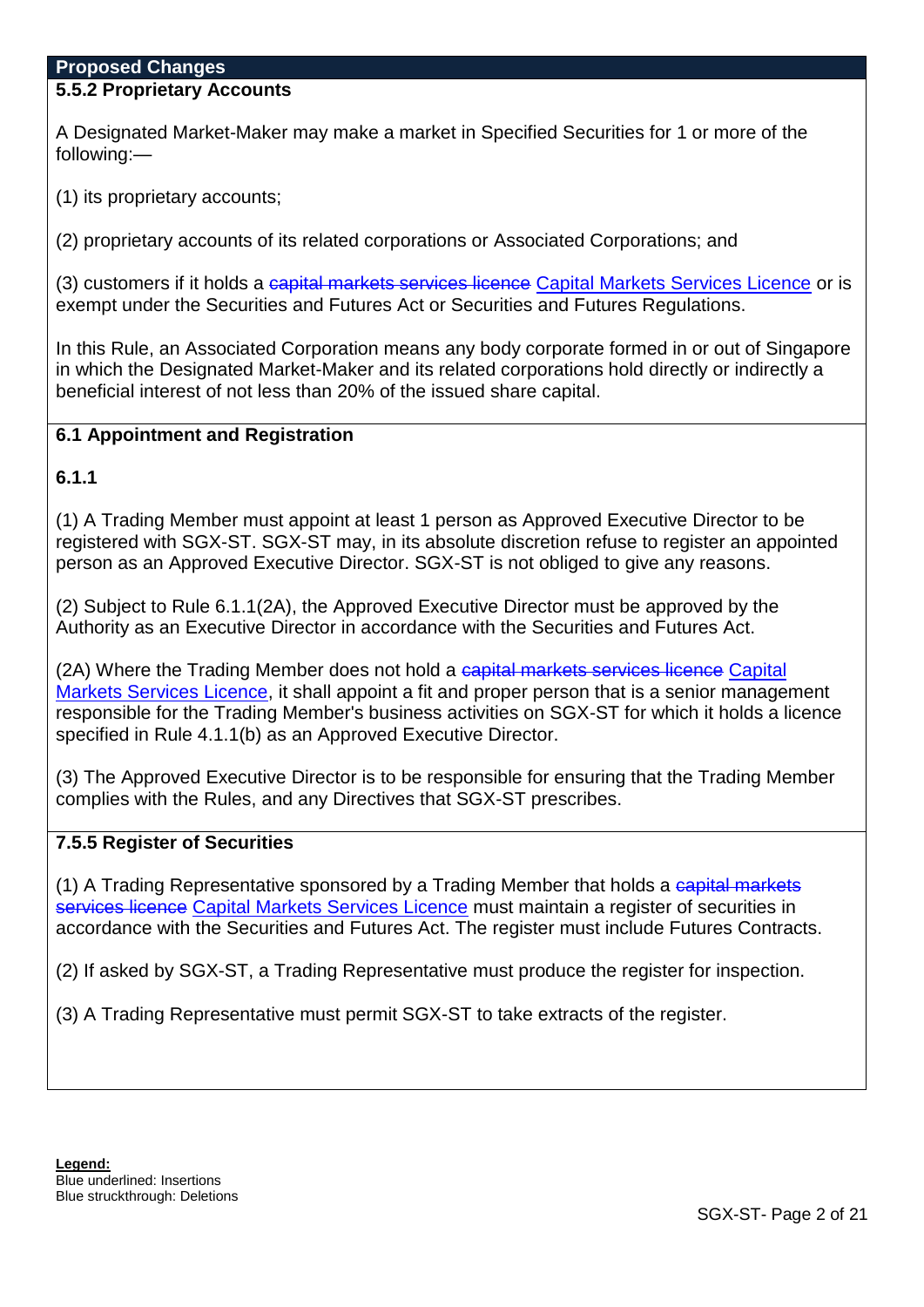**11.1 Definitions** and Interpretation

# **11.1.1**

| <b>Term</b>                        | <b>Meaning</b>                                                                                                                                                                                                                   |
|------------------------------------|----------------------------------------------------------------------------------------------------------------------------------------------------------------------------------------------------------------------------------|
| A                                  |                                                                                                                                                                                                                                  |
| "Adjusted net head office funds"   | has the meaning ascribed to it in Regulation 2 paragraph<br>2 of Second Schedule of the SFR (Financial and Margin<br>Requirements).                                                                                              |
| "Aggregate resources"              | means                                                                                                                                                                                                                            |
|                                    | (1) in the case of a Trading Member incorporated in<br>Singapore, its financial resources (including and qualifying<br>letters of credit referred to in Rule 11.4.6 44.3.44) less its<br>total risk requirement; and             |
|                                    | (2) in the case of a Trading Member incorporated outside<br>Singapore, its adjusted net head office funds (including<br>and qualifying letters of credit referred to in Rule 11.4.6<br>11.3.11) less its total risk requirement. |
| C                                  |                                                                                                                                                                                                                                  |
| "Capital Markets Services Licence" | has the meaning ascribed to it in the SFA.                                                                                                                                                                                       |
| "Counterparty risk requirement"    | has the meaning ascribed to it in paragraph 3 of Third<br>Schedule of the SFR (Financial and Margin Requirements)<br>the Notice on Risk Based Capital Adequacy Requirements<br>for Holders of Capital Markets Services Licences. |
| F                                  |                                                                                                                                                                                                                                  |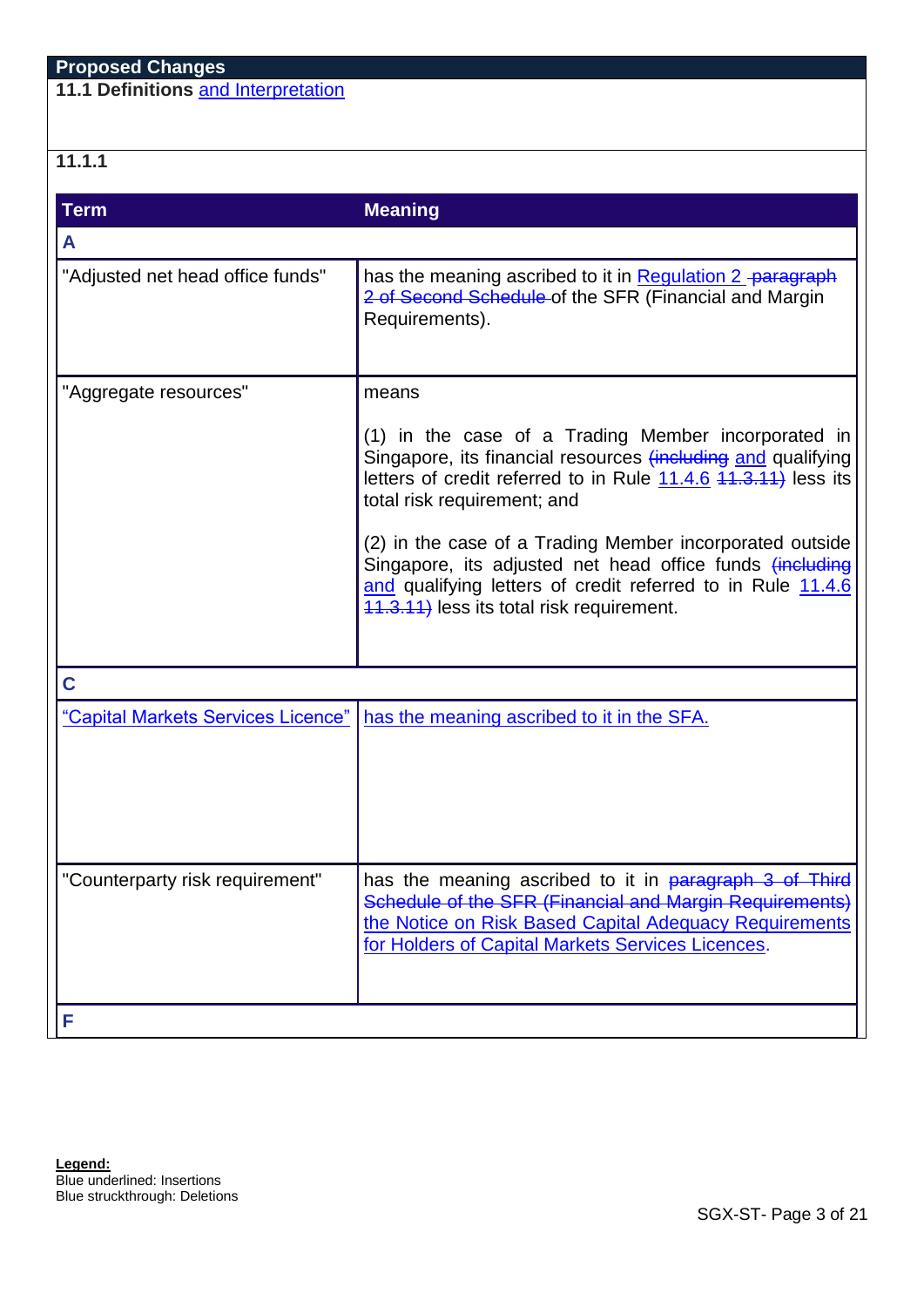| <b>Proposed Changes</b>                                                  |                                                                                                                                                                                                                                  |
|--------------------------------------------------------------------------|----------------------------------------------------------------------------------------------------------------------------------------------------------------------------------------------------------------------------------|
| "Financial resources"                                                    | has the meaning ascribed to it in Regulation 2 paragraph 1<br>of Second Schedule of the SFR (Financial and Margin)<br>Requirements).                                                                                             |
|                                                                          |                                                                                                                                                                                                                                  |
| "Irredeemable and Non-<br><b>Cumulative Preference Share</b><br>Capital" | has the meaning ascribed to it in Regulation 2 of the SFR<br>(Financial and Margin Requirements).                                                                                                                                |
| $\mathbf O$                                                              |                                                                                                                                                                                                                                  |
| "Operational risk requirement"                                           | has the meaning ascribed to it in paragraph 2 of Third<br>Schedule of the SFR (Financial and Margin Requirements)<br>the Notice on Risk Based Capital Adequacy Requirements<br>for Holders of Capital Markets Services Licences. |
| Q                                                                        |                                                                                                                                                                                                                                  |
| "Qualifying Letter of Credit"                                            | has the meaning ascribed to it in Regulation 2 of the SFR<br>(Financial and Margin Requirements).                                                                                                                                |
| "Qualifying subordinated loan"                                           | has the meaning ascribed to it in paragraph 4 of Second<br>Schedule Regulation 2 of the SFR (Financial and Margin)<br>Requirements).                                                                                             |
| S                                                                        |                                                                                                                                                                                                                                  |
| "Secondary requirement"                                                  | has the meaning ascribed to it in paragraph 2(1)(c) of Third<br>Schedule of the SFR (Financial and<br><b>Margin</b><br>Requirements).                                                                                            |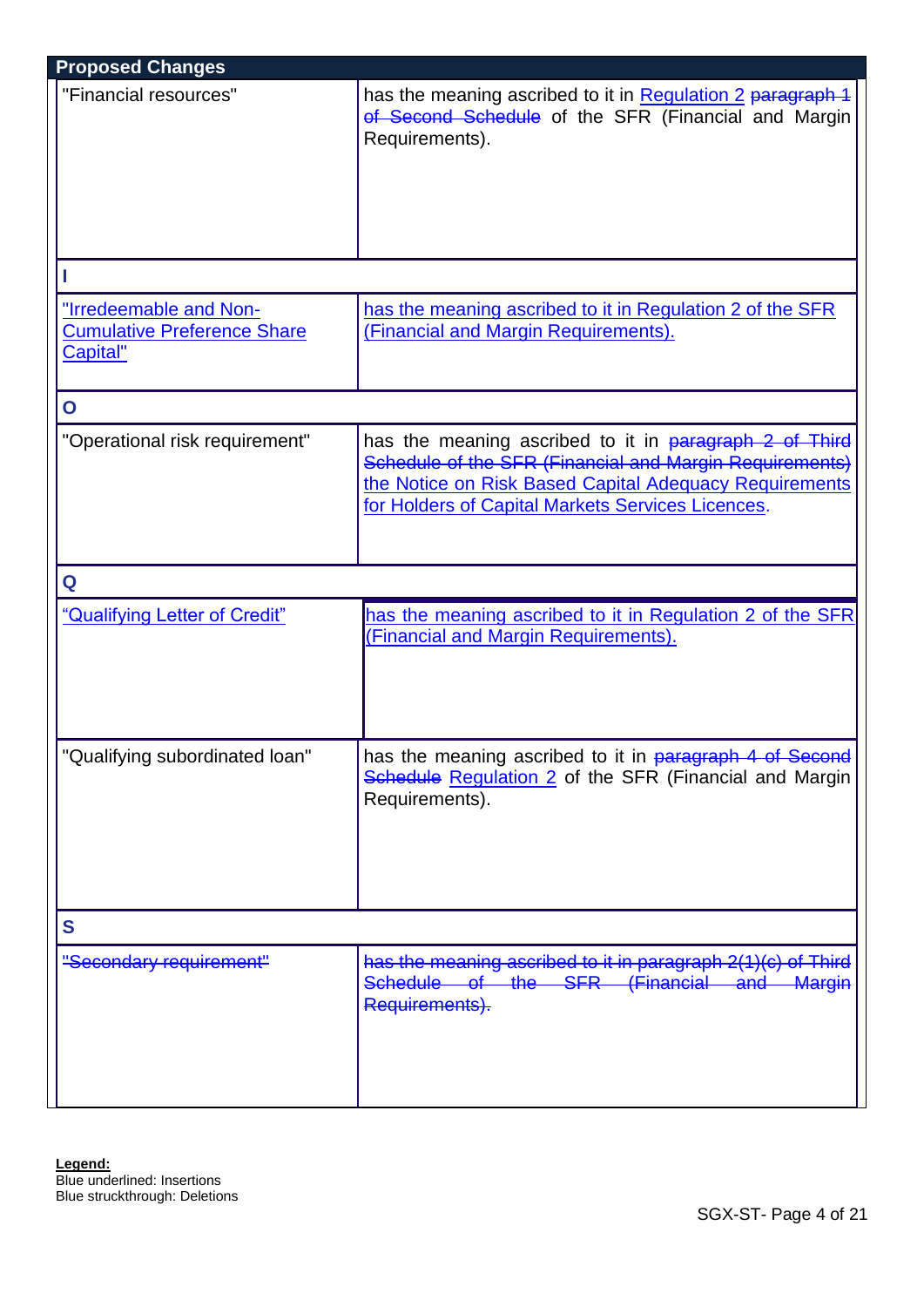| <b>Proposed Changes</b>           |                                                                                                                                                                                    |  |  |  |  |  |
|-----------------------------------|------------------------------------------------------------------------------------------------------------------------------------------------------------------------------------|--|--|--|--|--|
| "Singapore Government securities" | has the meaning ascribed to it in Regulation 2 of the SFR<br>(Financial and Margin Requirements).                                                                                  |  |  |  |  |  |
|                                   | means securities issued or proposed to be issued by the<br>Government, and includes -                                                                                              |  |  |  |  |  |
|                                   | (a) any debenture, stock or bond issued or proposed to be<br>issued by the Government;                                                                                             |  |  |  |  |  |
|                                   | (b) any right or option in respect of any debenture, stock or<br>bond referred to in paragraph (a);                                                                                |  |  |  |  |  |
|                                   | (c) book-entry Government securities as defined in section<br>2 of the Development Loan (1987) Act (Cap. 81A) or<br>section 2 of the Government Securities Act (Cap. 121A);<br>and |  |  |  |  |  |
|                                   | (d) book-entry Treasury Bills as defined in section 2 of the<br>Local Treasury Bills Act (Cap. 167).                                                                               |  |  |  |  |  |
|                                   |                                                                                                                                                                                    |  |  |  |  |  |
| T                                 |                                                                                                                                                                                    |  |  |  |  |  |
| "Total risk requirement"          | has the meaning ascribed to it in paragraph 1 of Third<br>Schedule Regulation 2 of the SFR (Financial and Margin<br>Requirements).                                                 |  |  |  |  |  |
|                                   |                                                                                                                                                                                    |  |  |  |  |  |
| 11.1.2                            |                                                                                                                                                                                    |  |  |  |  |  |
|                                   | Unless the context requires otherwise, where the terms defined in Rule 11.1.1 are defined in                                                                                       |  |  |  |  |  |
|                                   |                                                                                                                                                                                    |  |  |  |  |  |

relation to a holder of a Capital Markets Services Licence, such definitions shall, with the necessary modifications, apply to a Trading Member, as those definitions apply to a holder of a Capital Markets Services Licence whether or not that Trading Member holds a Capital Markets Services Licence.

# **11.1A Financial Requirement for Trading Members**

# **11.1A.1**

The following requirements apply in relation to Trading Members:—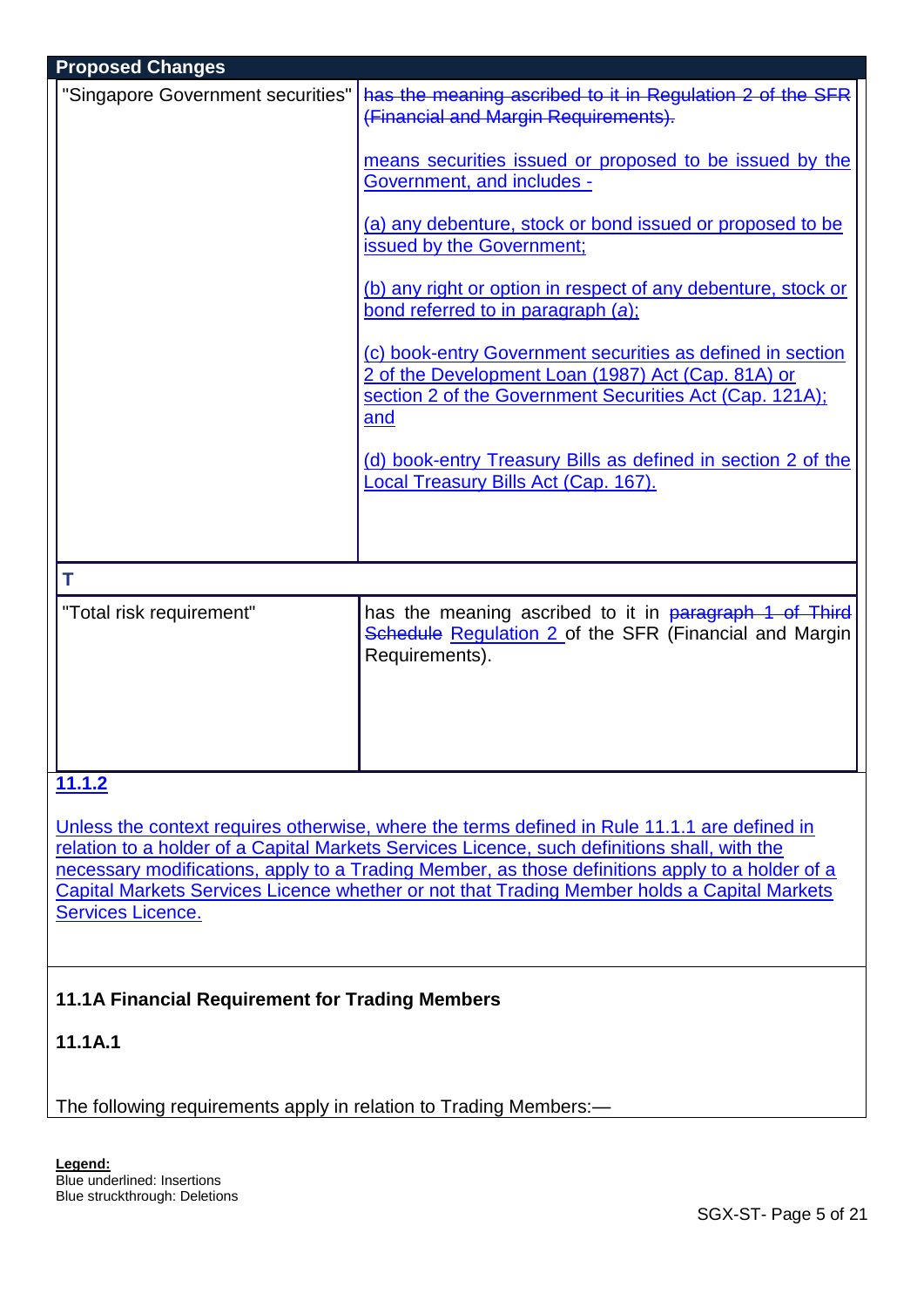(1) a Trading Member that holds a capital markets services licence Capital Markets Services Licence shall at all times meet the base capital requirements prescribed under Rule 11.2;

(2) a Trading Member that holds a licence specified in Rule 4.1.1(1)(b) shall at all times meet the net liquid capital requirements prescribed under Rule 11.2A; and

(3) all Trading Members shall meet such capital, financial and other requirements that SGX-ST may impose under Rule 11.5.

### **11.2 Base Capital Requirement**

This Rule 11.2 shall apply to a Trading Member that holds a capital markets services licence Capital Markets Services Licence.

### **11.2.1**

A Trading Member shall not cause or permit:—

(1) where the Corporation is incorporated in Singapore, its base capital; or

(2) where the Corporation is incorporated outside Singapore, its net head office funds,\_

to fall below the base capital requirement.

## **11.3 Financial Resources Requirement**

This Rule 11.3 shall apply to a Trading Member that holds a capital markets services licence Capital Markets Services Licence.

### **11.3.1**

A Trading Member shall not cause or permit:—

(1) where it is incorporated in Singapore, its financial resources; or

(2) where it is incorporated outside Singapore, its adjusted net head office funds, \_

to fall below its total risk requirement.

# **11.3.2**

Financial resources and adjusted net head office funds shall be calculated in the same manner as prescribed in Regulation 2 paragraph 1 and paragraph 2 respectively of Second Schedule of the SFR (Financial and Margin Requirements).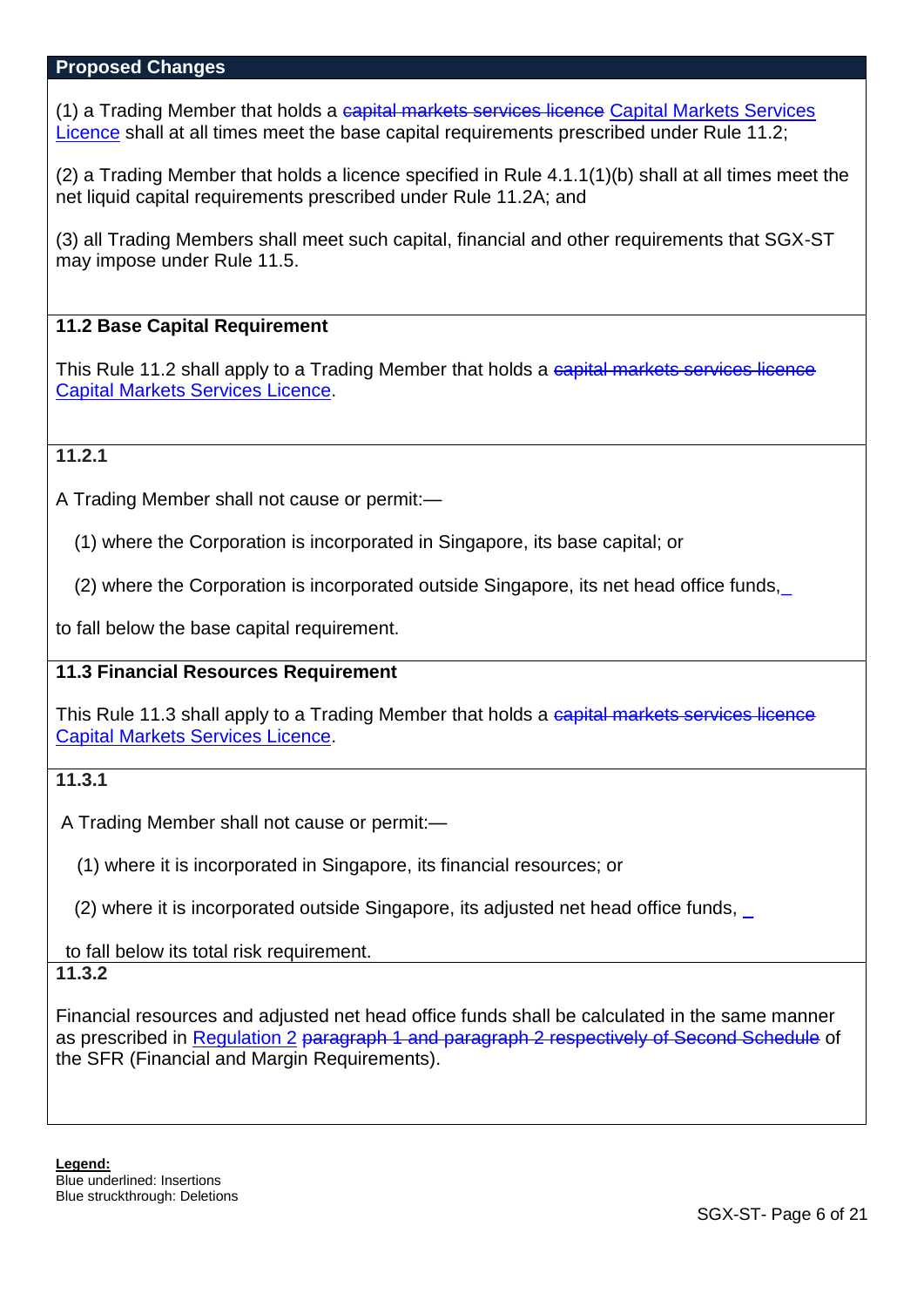#### **Proposed Changes 11.3.3**

Total risk requirement shall be calculated in the same manner as prescribed in the Notice on Risk Based Capital Adequacy Requirements for Holders of Capital Markets Services Licences the Third Schedule of the SFR (Financial and Margin Requirements).

### **11.3.4 Secondary Requirement under Operational Risk Requirement**

For the purposes of calculating the operational risk requirement as prescribed in Third Schedule of the SFR (Financial and Margin Requirements), a Clearing Member shall include a secondary requirement computed in the following manner:-

(1) \$250,000 x number of Trading Members qualified by the Clearing Member, if the Clearing Member clears its own trades executed on the Exchange; or

(2) \$250,000 x (number of Trading Members qualified by the Clearing Member minus 1), if the Clearing Member does not clear its own trades executed on the Exchange. [Rule has been deleted.]

# **11.3.11 Qualifying Letter of Credit**

(1) For the purpose of Rule 11.3, a Trading Member may include 1 or more qualifying letter(s) of credit in its calculation of financial resources, or adjusted net head office funds, as the case may be, subject to the total amount payable under the qualifying letter(s) of credit or 50% of the Trading Member's total risk requirement, whichever is lower.

(2) For the purpose of Rule 11.3.11(1), a qualifying letter of credit is a legally enforceable and irrevocable letter of credit that is made:—

(a) in the case of a Trading Member, in favour of SGX-ST;

(b) in the case of a Clearing Member, in favour of CDP; and

(c) issued by a bank approved by, and in a form acceptable to SGX-ST or CDP, as the case may be; and

(d) does not include any letters of credit provided by the Clearing Member to satisfy Rule 7 of the Clearing Rules of CDP or any other requirement imposed by CDP.

(3) SGX-ST shall reserve the right to call on any of the letter(s) of credit made in favour of SGX-ST pursuant to Rule 11.3.11 and apply the proceeds thereof in respect of the Trading Member's default to SGX-ST.

[Rule has been deleted.]

# **11.4 Aggregate Indebtedness Requirement**

This Rule 11.4 shall apply to a Trading Member that holds a capital markets services licence Capital Markets Services Licence.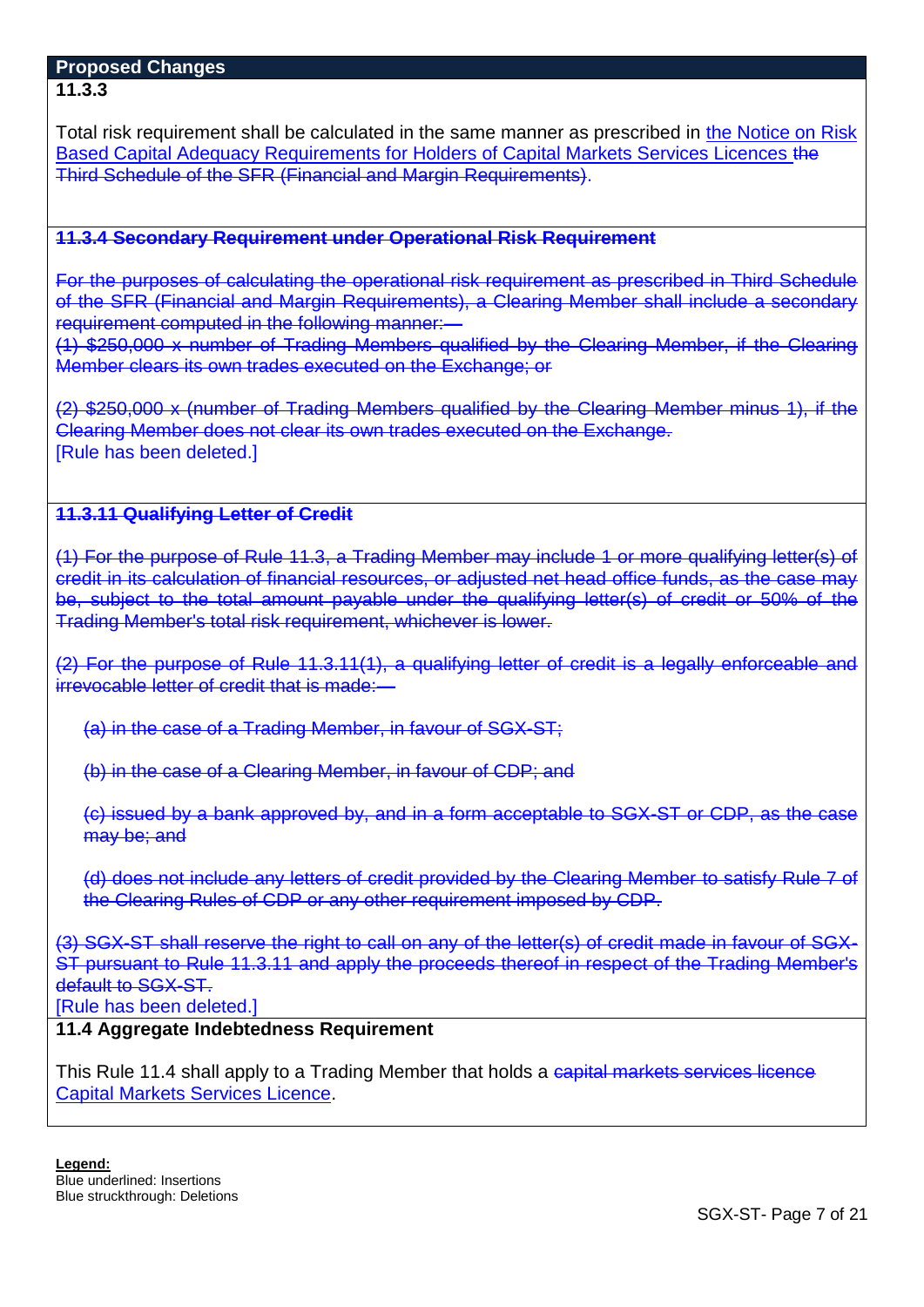**11.4.6 Qualifying Letter of Credit**

(1) For the purpose of Rule 11.4, a Trading Member may include 1 or more Qualifying Letter(s) of Credit in its calculation of aggregate resources, subject to the total amount payable under the Qualifying Letter(s) of Credit or 50% of the Trading Member's total risk requirement, whichever is lower.

(2) For the purpose of Rule 11.4.6(1), a Qualifying Letter of Credit is a legally enforceable and irrevocable letter of credit that is made:—

(a)(i) in the case of a Trading Member who is not a Clearing Member, in favour of SGX-ST; or (ii) in the case of a Trading Member who is also a Clearing Member, in favour of CDP; and

(b) issued by a bank approved by, and in a form acceptable to SGX-ST or CDP, as the case may be;

but does not include any letters of credit provided by the Clearing Member to satisfy Rule 7 of the Clearing Rules of CDP or any other requirement imposed by CDP.

(3) SGX-ST shall reserve the right to call on any of the letter(s) of credit made in favour of SGX-ST pursuant to Rule 11.4.6 and apply the proceeds thereof in respect of the Trading Member's default to SGX-ST.

# **11.7 Exposure to Single Customer**

This Rule 11.7 shall apply to a Trading Member that holds a capital markets services licence Capital Markets Services Licence.

# **11.7.2**

For the purpose of [Rule 11.7.1,](http://rulebook.sgx.com/en/display/en/display/display.html?rbid=3271&element_id=1271) the full amount of the letter(s) of credit or any part thereof deposited pursuant to [Rule 11.4.6](http://rulebook.sgx.com/en/display/en/display/display.html?rbid=3271&element_id=1260) 11.3.11 may be taken into account for the calculation of aggregate resources.

## **11.8 Exposure to Single Security**

This Rule 11.8 shall apply to a Trading Member that holds a capital markets services licence Capital Markets Services Licence.

**11.8.3**

**Legend:**  Blue underlined: Insertions Blue struckthrough: Deletions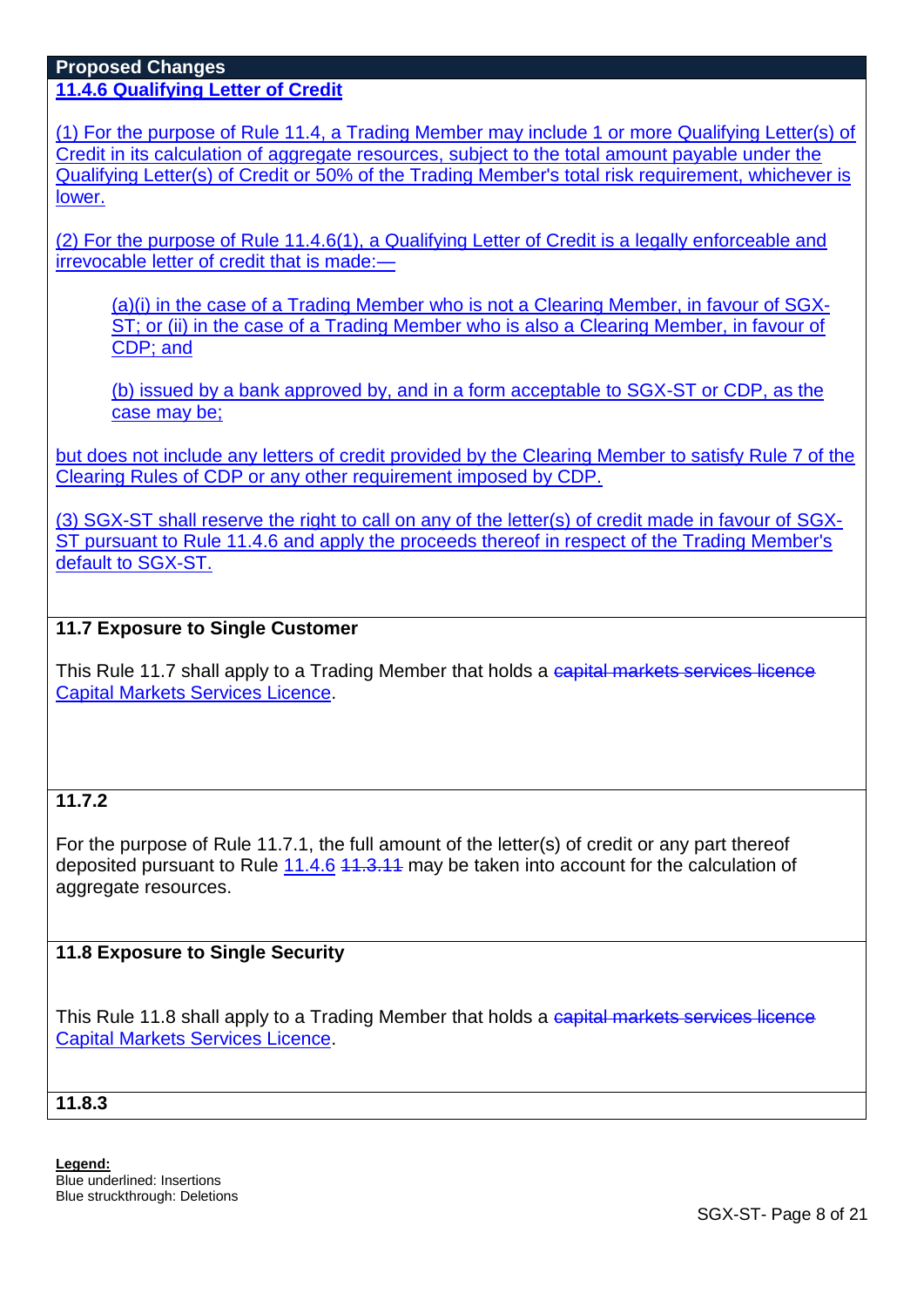For the purpose of [Rule 11.8.1,](http://rulebook.sgx.com/en/display/en/display/display.html?rbid=3271&element_id=1277) the full amount of the letter(s) of credit or any part thereof deposited pursuant to [Rule 11.4.6](http://rulebook.sgx.com/en/display/en/display/display.html?rbid=3271&element_id=1260) 11.3.11 may be taken into account for the calculation of aggregate resources.

## **11.8.4**

For the purpose of Rule 11.8.1, "exposure to a single security" means:—

(1) the amount of the single security underwritten or sub-underwritten by or placed with a Trading Member, after deducting the amount which the Trading Member has sub-underwritten or placed with:—

(a) a bank licensed under the Banking Act (Cap. 19);

(b) a merchant bank approved as a financial institution under the Monetary Authority of Singapore Act (Cap. 186);

(c) a finance company licensed under the Finance Companies Act (Cap. 108);

(d) a company or society registered under the Insurance Act (Cap. 142) to carry on insurance business as an insurer;

(e) the holder of a capital markets services licence Capital Markets Services Licence under the Securities and Futures Act to deal in securities, or trade in futures contracts or for fund management;

(f) a financial institution outside Singapore which is licensed or regulated by a financial services regulatory authority in the country in which it is domiciled, and has a long-term credit rating of investment grade; and

(g) any other person, provided that:—

(i) full payment has been received by the Trading Member for the sub-underwritten, placed, sold or allotted amount; or

(ii) the sub-underwritten, placed, sold or allotted amount can be offset against collateral received by the Trading Member under a netting agreement.

(2) the book value of the single security carried long or the market value of the single security carried short in a Trading Member's own account;

(3) for outstanding options in the single security carried in a Trading Member's own options trading account:—

(a) the book value of options bought for the account;

(b) the excess of the market value of the underlying security over the exercise price of uncovered call options written for the account; and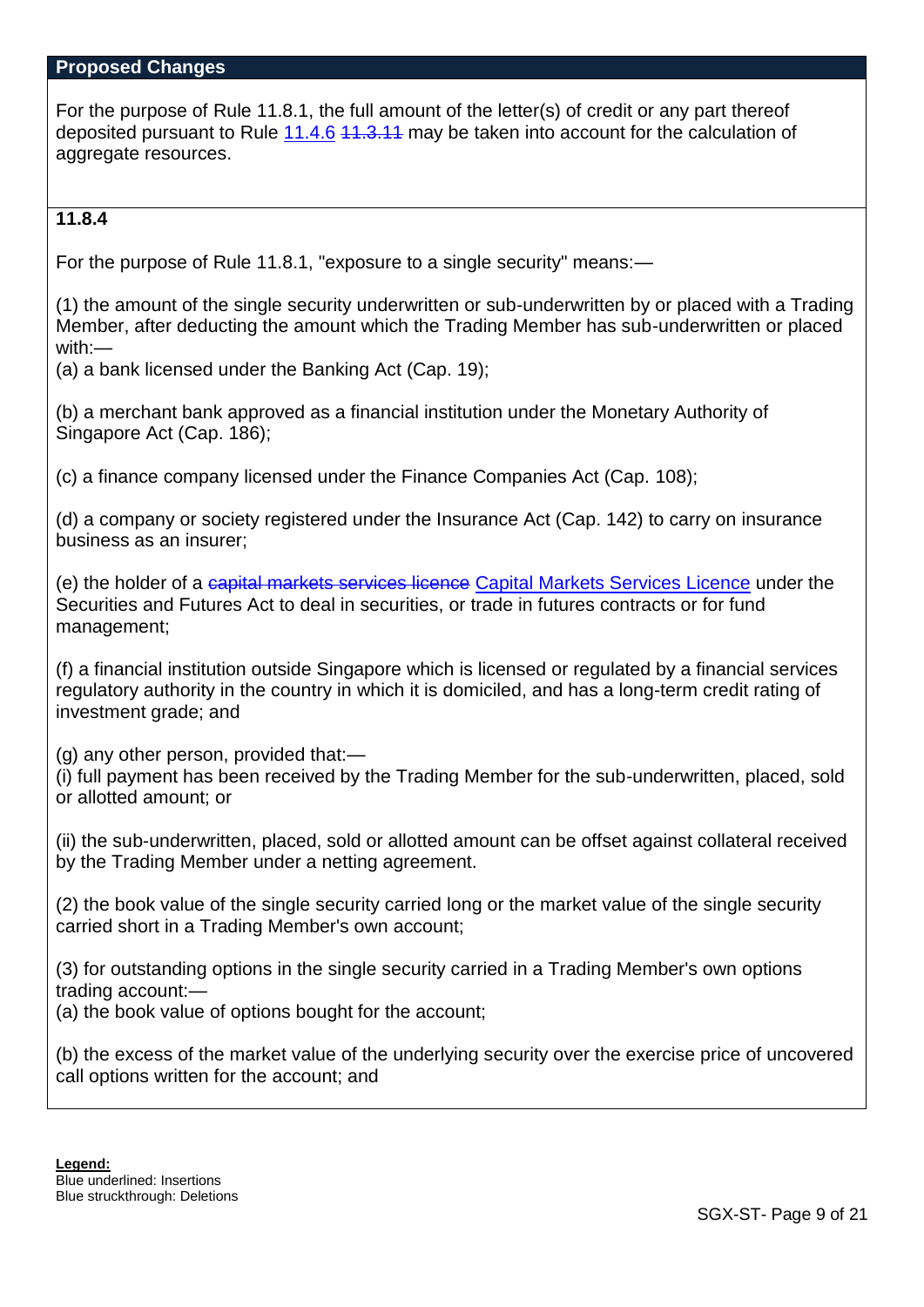(c) the excess of the exercise price of put options written for the account over the market value of the underlying security;

(4) in relation to the single security carried in a customer's cash account, the contract value of the single security to the extent that such amounts have not been paid for, or the market value of the single security to the extent that such securities have not been delivered, whichever is the higher;

(5) for outstanding options in the single security carried in a customer's options trading account:—

(a) the contract value of the options bought by the customer to the extent that such amounts have not been paid for;

(b) the excess of the market value of the underlying security over the exercise price of uncovered call options written by the customer; and

(c) the excess of the exercise price of put options written by the customer over the market value of the underlying security;

(6) the net amount of the single security borrowed or lent, as the case may be, by a Trading Member;

(7) in relation to the single security bought or carried, or deposited as collateral in the margin financing accounts, the margin exposure of a Trading Member to the single security as determined in accordance with the margin financing requirements prescribed by SGX-ST;

(8) the amount of interest receivable secured by the single security;

(9) the amount of loans and advances secured by the single security; and

(10) the amount under subscription by a Trading Member for its own account in relation to the single security which is approved for quotation on SGX-ST or any recognised group A securities exchange but has not, as yet, been so quoted.

## **11.9.1A**

(1) In the case of a Trading Member that holds a capital markets services licence Capital Markets Services Licence, Rules 11.9.2 to 11.9.16 shall apply; and

(2) in the case of a Trading Member that holds a licence specified in Rule 4.1.1(1)(b), such requirements as may be prescribed by the Relevant Regulatory Authority shall apply. The Trading Member shall immediately notify SGX-ST on any changes to such requirements. Where no such requirements have been prescribed by the Relevant Regulatory Authority, Rules 11.9.2 to 11.9.16 shall apply. Notwithstanding the foregoing, SGX-ST shall have the discretion to prescribe additional requirements.

#### **11.10.1**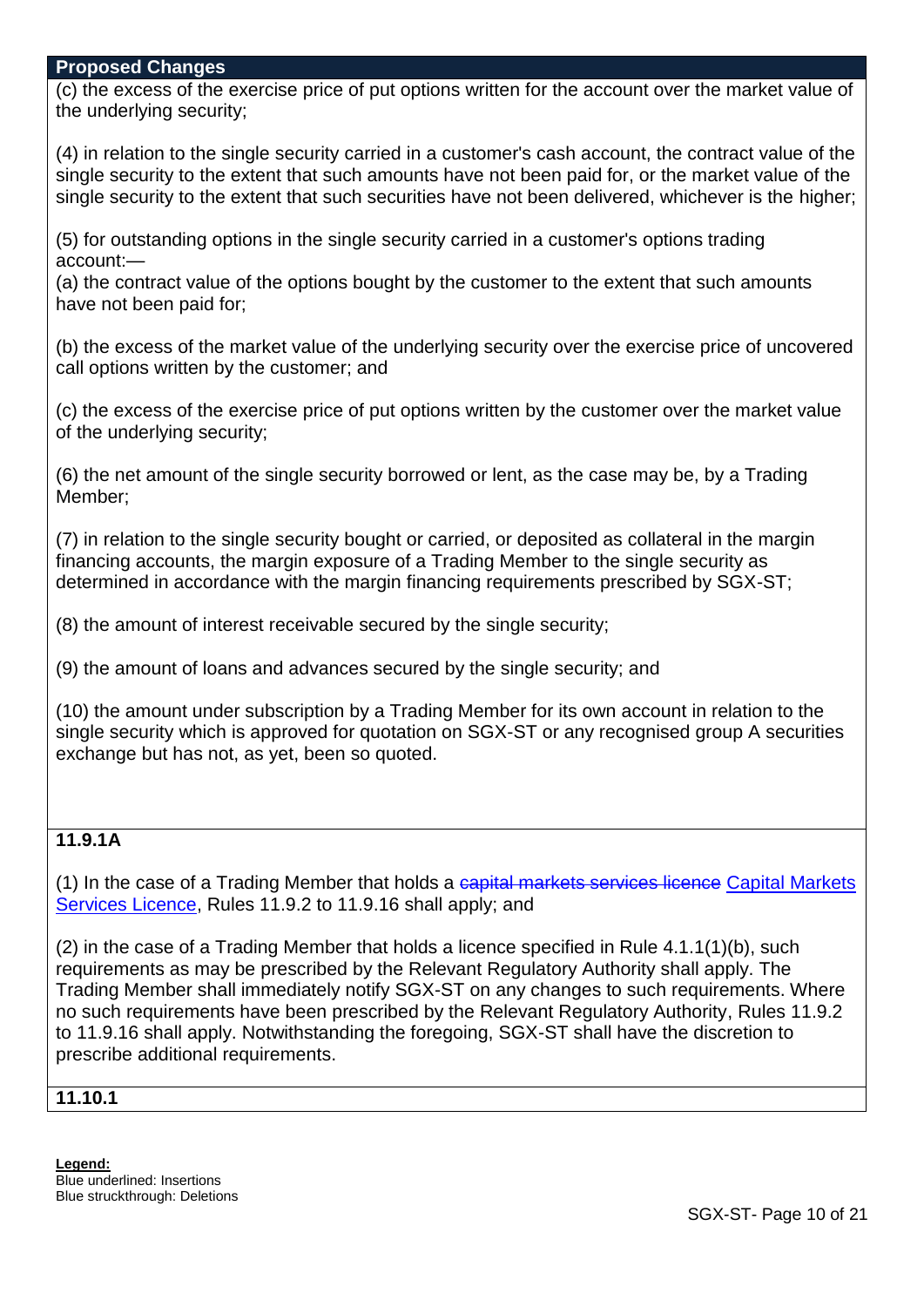A Trading Member shall submit to SGX-ST financial returns as follows:

(1) in the case of a Trading Member that holds a capital markets services licence Capital Markets Services Licence, submit by the 14th calendar day of each month statements of assets and liabilities, base capital, financial resources, total risk requirement, aggregate indebtedness;

(2) in the case of a Trading Member that holds a licence specified in Rule 4.1.1(1)(b), submit by the 14th calendar day of each month financial returns based on such computation methodology and in the form prescribed by SGX-ST; and

(3) and such other statements as SGX-ST may from time to time require in the format specified by SGX-ST.

Refer to SGX Data Submission Website (https://esub.sgx.com) for the submission template. **11.11 Annual Financial Audit**

## **11.11.1**

A Trading Member shall:

(1) in the case of a Trading Member that holds a capital markets services licence Capital Markets Services Licence, obtain the written approval of SGX-ST in the event of any change of its existing external auditor; and

(2) in the case of a Trading Member that holds a licence specified in Rule 4.1.1(1)(b), notify SGX-ST at least seven (7) days prior to any change of its existing external auditor. The Trading Member shall appoint external auditors that are accepted by its Relevant Regulatory Authority. **11.11.2**

A Trading Member shall, within 5 months after the close of the financial year, furnish to SGX-ST the following information:

(1) relevant forms in respect of its annual financial audit which a Trading Member is required to lodge with its Relevant Regulatory Authority, translated into English, and as prescribed by SGX-ST. In the case of a Trading Member who holds a capital markets services licence Capital Markets Services Licence, the forms shall be in the prescribed format under Regulation 27(9) of the SFR (Financial and Margin Requirements);

(2) audited accounts of the Trading Member and its subsidiaries; and

(3) a Certificate, signed by the auditor appointed by the Trading Member to carry out an annual financial audit, stating, at a minimum:—

(a) whether, in the opinion of the auditor, the Trading Member has complied with the relevant applicable laws and regulatory requirements relating to the regulation of markets and licenced entities, or in the case of a Trading Member that holds a capital markets services licence Capital Markets Services Licence, financial requirements as set out in the SGX-ST Rules and SFR (Financial and Margin Requirements);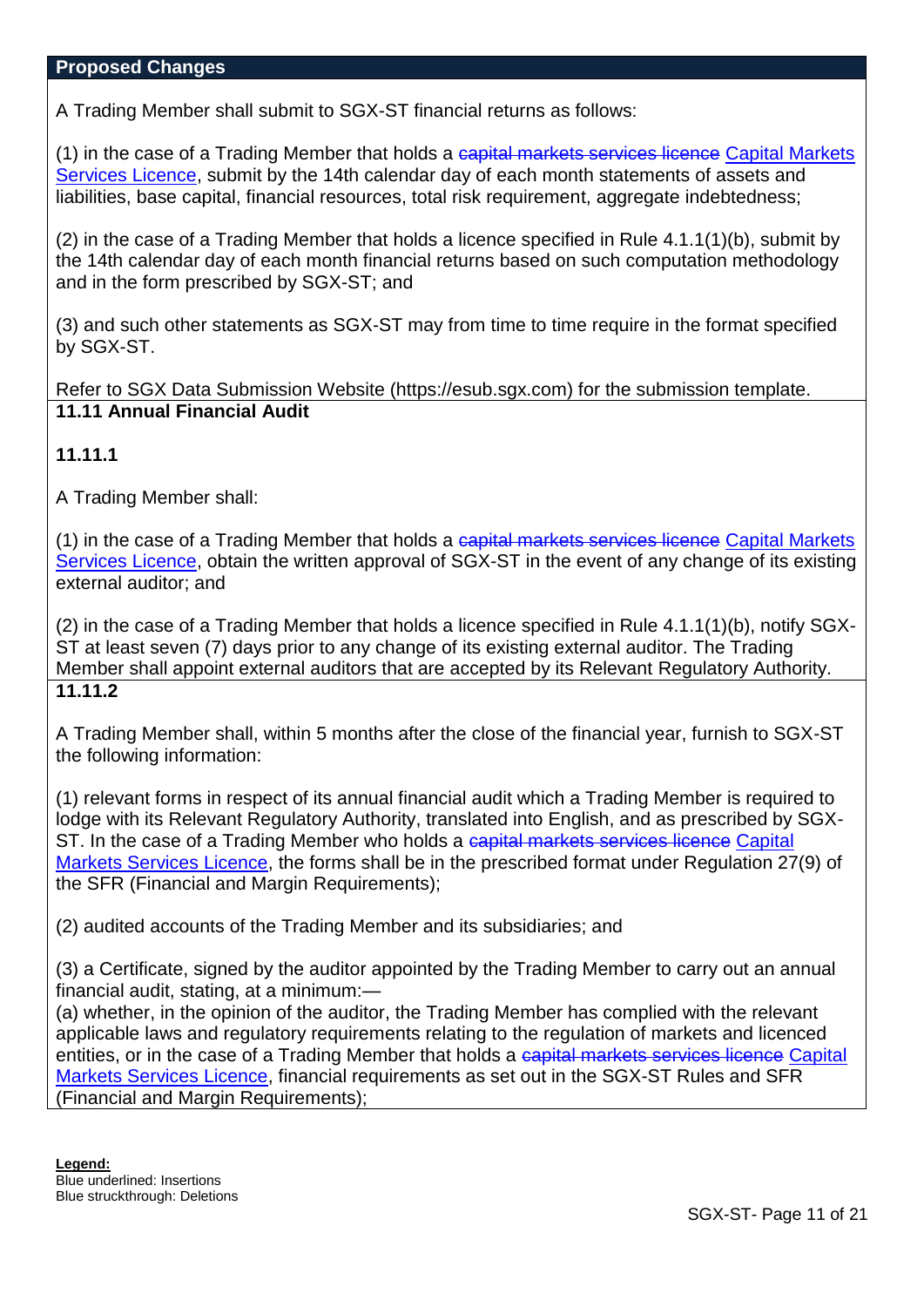(b) whether, in the opinion of the auditor, the Trading Member's books of accounts and records are those usual in a business of that nature and appear to have been kept in a proper manner in accordance with the provisions of the SGX-ST Rules relevant applicable laws and regulatory requirements relating to the regulation of markets and licenced entities, or in the case of a Trading Member that holds a capital markets services licence Capital Markets Services Licence. and the SFA;

(c) whether, in the opinion of the auditor, the financial position of the Trading Member is such as to enable it to conduct its business on sound lines, having regard to the nature and volume of the business transacted during its past financial year as shown by its books of accounts and records; and

(d) whether the auditor has obtained all the necessary information and explanations for the proper conduct of the audit and to enable the auditor to furnish the Certificate. **11.13.1 Reduction in Paid-Up Ordinary Share Capital or Paid-Up Irredeemable and Non-Cumulative Preference Share Capital**

A Trading Member which is incorporated in Singapore shall not reduce its paid-up ordinary share capital or paid-up irredeemable and non-cumulative preference share capital without the prior written approval of SGX-ST.

## **11.13.2 Preference Shares**

(1) A Trading Member which is incorporated in Singapore shall immediately notify SGX-ST prior to the issue of any preference share.

(2) A Trading Member which is incorporated in Singapore shall not repay the principal of redeem any redeemable preference share (other than any paid-up irredeemable and non-cumulative preference share capital) that is computed as part of its financial resources, through repurchase or redemption:—

(a) unless the Trading Member notifies SGX-ST within such time at least 1 year before the proposed date of repurchase or redemption as prescribed by the SFR (Financial and Margin Requirements);

(b) if at the date of repurchase or redemption:—

(i) its financial resources (including qualifying letters of credit referred to in Rule 11.3.11) is less than 150% of its total risk requirement; or

(ii) its aggregate indebtedness exceeds 600% of its aggregate resources;

(c) if such repurchase or redemption will cause an event in Rule 11.13.2(2)(b) above to occur; or

(d) if SGX-ST has prohibited in writing such a repurchase or redemption.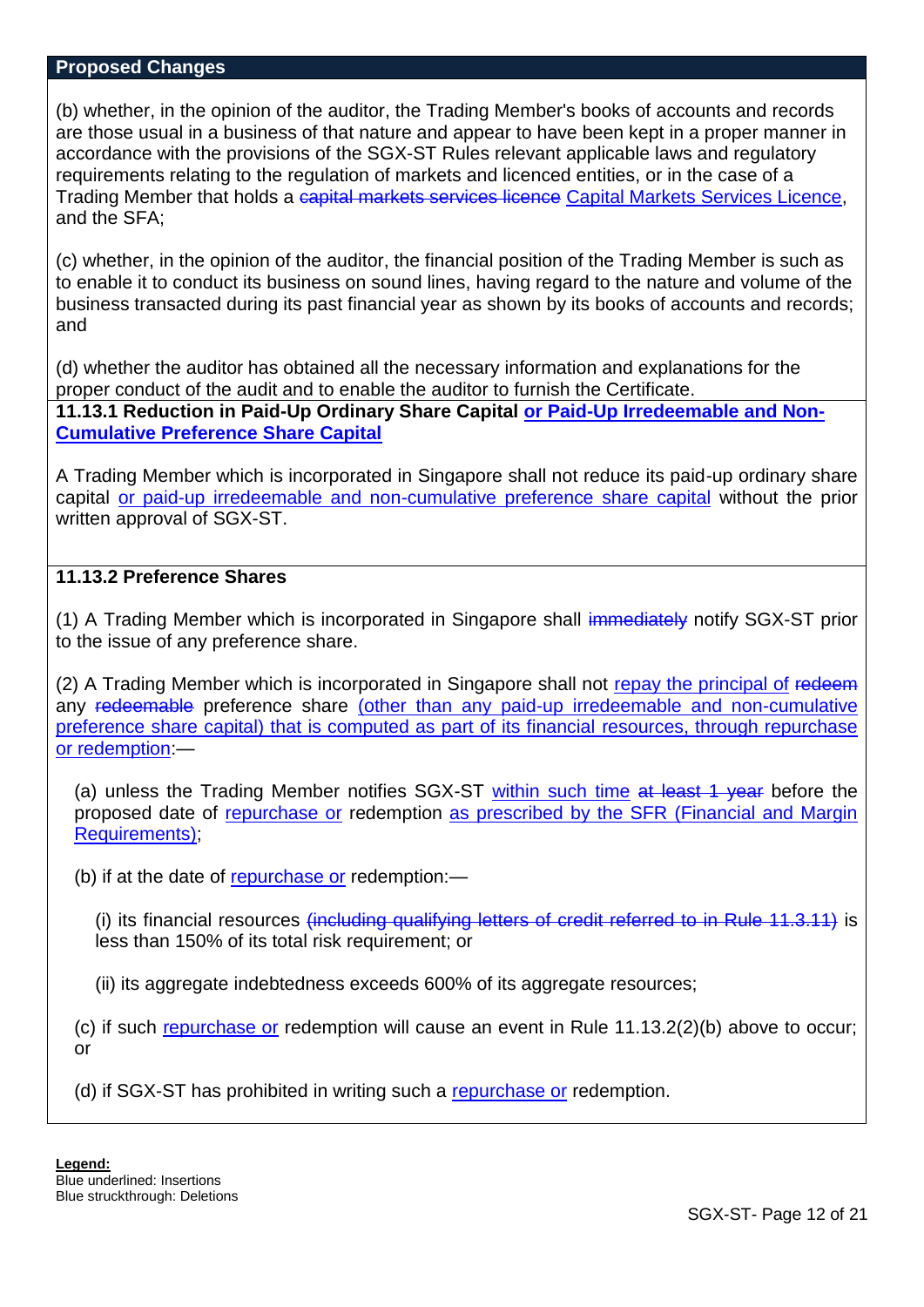# **11.13.3 Qualifying Subordinated Loan**

(1) A Trading Member shall obtain the prior approval of SGX-ST if it enters a subordinated loan agreement in a format other than the format prescribed by SGX-ST from time to time.

(2) Where a Trading Member draws down a qualifying subordinated loan, the Trading Member shall notify SGX-ST no later than the date of draw down of the qualifying subordinated loan.

(3) A Trading Member shall not repay, whether in part or in full, any subordinated loan principal before the maturity date without the prior approval of SGX-ST.

(4) A Trading Member shall not repay, whether in part or in full, any subordinated loan principal that has matured:—

(a) unless the Trading Member notifies SGX-ST at least 1 Market Day before the date of repayment;

(b) if its financial resources <del>(including qualifying letters of credit referred to in Rule 11.3.11)</del> is less than 150% of its total risk requirement;

(c) if its aggregate indebtedness exceeds 600% of its aggregate resources;

(d) if such a repayment will cause an event in Rule 11.13.3(4)(b) or (c) to occur; or

(e) if SGX-ST has prohibited in writing such a repayment

**11.13.4 Making of Unsecured Loan or Advance, Payment of Dividend or Director's Fees or Increase in Director's Remuneration**

A Trading Member shall not, without the prior written approval of SGX-ST, make any unsecured loan or advance, pay any dividend or director's fees or increase any director's remuneration if:—

(1) in the case where the Trading Member is incorporated in Singapore:—

(a) its base capital is less than the base capital requirement as prescribed in Rules 11.2 and 11.5;

(b) its financial resources (including qualifying letters of credit referred to in Rule 11.3.11) is less than 150% of its total risk requirement;

(c) its aggregate indebtedness exceeds 600% of its aggregate resources;

(d) such a loan, advance, payment or increase will cause an event in Rule 11.13.4(1)(a), (b) or (c) to occur; or

(2) in the case where the Trading Member is incorporated outside Singapore:—

(a) its net head office funds is less than the base capital requirement as prescribed in Rules 11.2 and 11.5;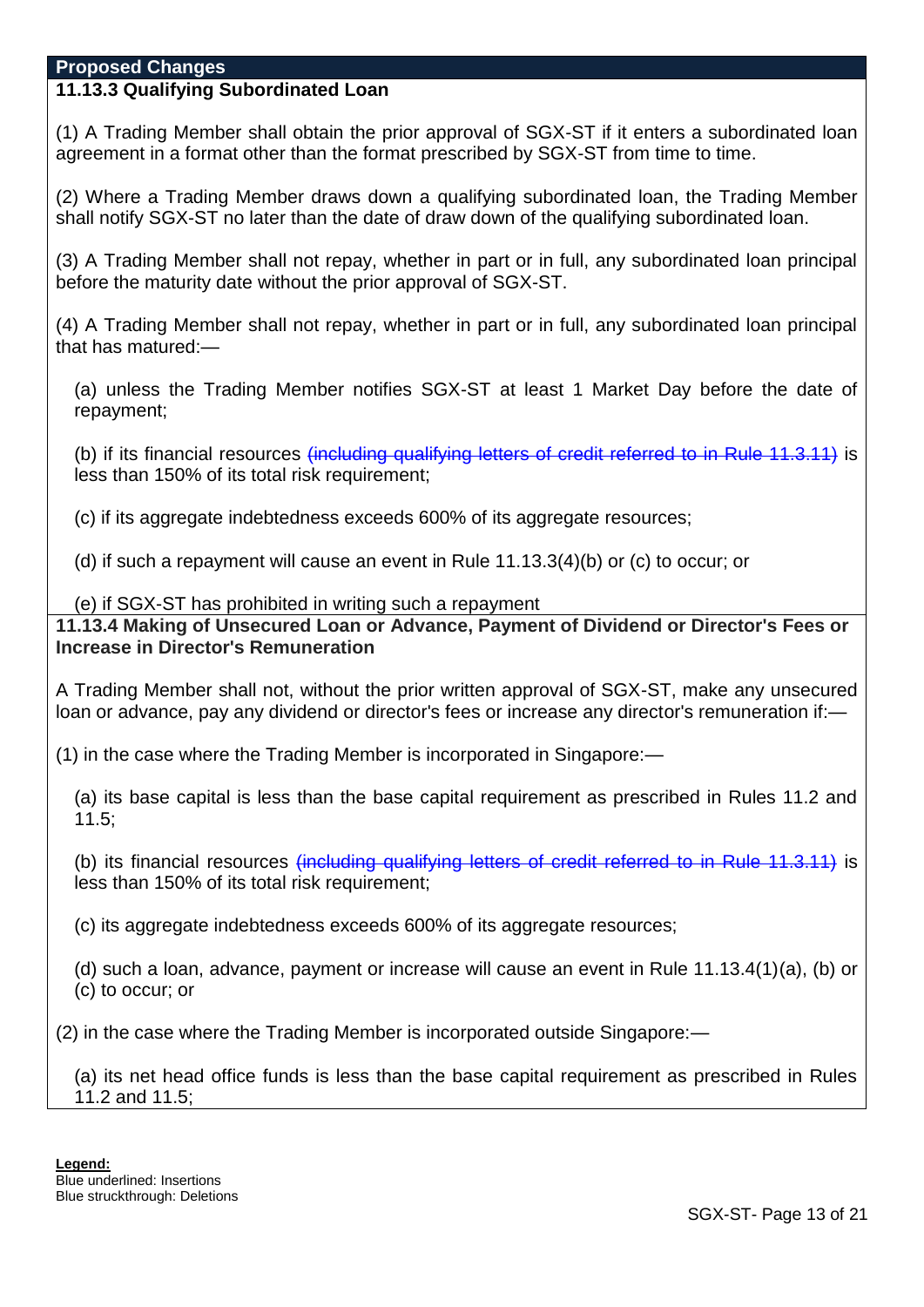(b) its adjusted net head office funds (including qualifying letters of credit referred to in Rule 11.3.11) is less than 150% of its total risk requirement;

(c) its aggregate indebtedness exceeds 600% of its aggregate resources;

(d) such a loan, advance, payment or increase will cause an event in Rule 11.13.4(2)(a), (b) or (c) to occur.

## **11.14 Register of Connected Persons**

## **11.14.1**

A Trading Member that holds a capital markets services licence Capital Markets Services Licence shall keep a register of its directors and their connected persons. For the purpose of this Rule, a "connected person" has the meaning ascribed to it in Section 2 of the SFA.

# **12.1 Records**

# **12.1.1**

A Trading Member, Director or Trading Representative must:—

(1) maintain complete and accurate records and audit trails to evidence compliance with (a) in the case of a Trading Member that holds a capital markets services licence Capital Markets Services Licence, the Rules, and in accordance with the requirements in the Securities and Futures Act, and/or Securities and Futures Regulations or the Rules; and

(b) in the case of a Trading Member that holds a licence specified in Rule 4.1.1(1)(b), such requirements as may be prescribed by the Relevant Regulatory Authority and the Rules. The Trading Member shall immediately notify SGX-ST on any changes to such requirements. Notwithstanding the foregoing, SGX-ST shall have the discretion to prescribe additional requirements;

(2) not make, or cause to be made, a false or misleading entry, in hardcopy, or electronic form, in any books, records, slips, documents, statements relating to the business, affairs, transactions, conditions, assets or accounts ("the Documents") of a Trading Member;

(3) make all material entries in any of the Documents; and

(4) not alter or destroy any of the Documents without a valid reason.

## Refer to Directive No. 4.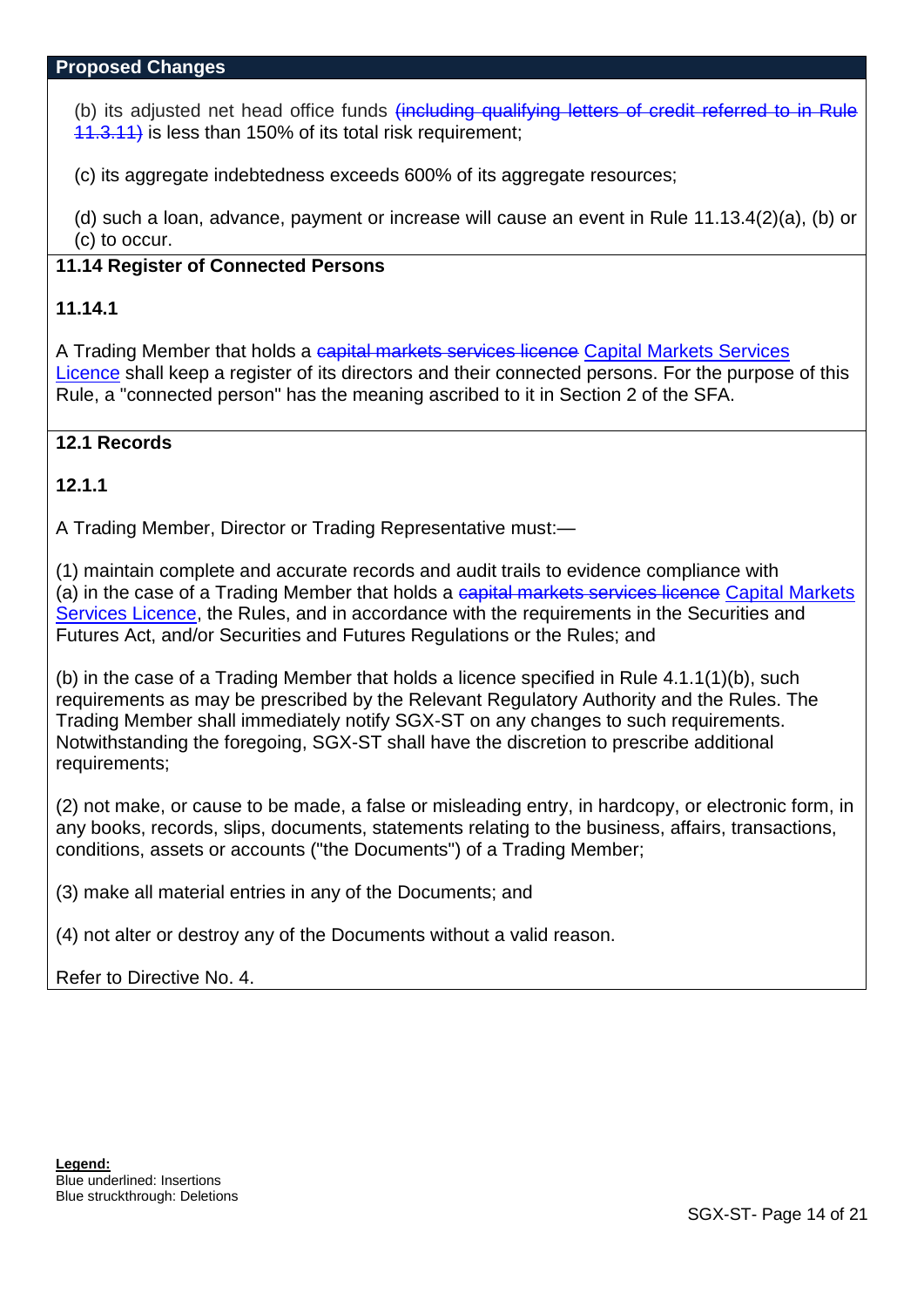# **12.3.6 Risk Acknowledgement Statement**

(1) Unless otherwise permitted by the Securities and Futures Act or any other relevant applicable laws and regulatory requirements relating to the regulation of markets and licenced entities, a Trading Member must obtain a written acknowledgement from a customer that the customer is aware of the risk associated with holding and trading of securities and Futures Contracts. This Rule does not apply to a customer who is an Accredited Investor or Institutional Investor trading only in securities.

(2) The written acknowledgement shall:

(a) in the case of a Trading Member that holds a capital markets services licence Capital Markets Services Licence, contain such requirements as contemplated under the Securities and Futures Act; and

(b) in the case of a Trading Member that holds a licence specified in Rule 4.1.1(1)(b), contain such requirements as may be prescribed by the Relevant Regulatory Authority. The Trading Member shall immediately notify SGX-ST on any changes to such requirements. Notwithstanding the foregoing, SGX-ST shall have the discretion to prescribe additional requirements. **12.6.3**

In the case of a Trading Member that holds a capital markets services licence Capital Markets Services Licence:

(1) A contract note must:

(a) be sent by the next market day;

(b) contain the information specified in Regulation 42(1) of the Securities and Futures (Licensing and Conduct of Business) Regulations; and

(c) show separately: (i) brokerage charged;

(ii) clearing fee;

(iii) stamp duty;

- (iv) Goods and Services Tax; and
- (v) any other charges,

unless otherwise prescribed by SGX-ST from time to time,

(2) before issuing contract notes in electronic form, the Trading Member must obtain the customer's prior revocable and informed consent. The Trading Member must retain evidence of the customer's consent. To constitute an informed consent, a customer must be told of the manner of delivery and retrieval of the electronic record and any costs that may be incurred.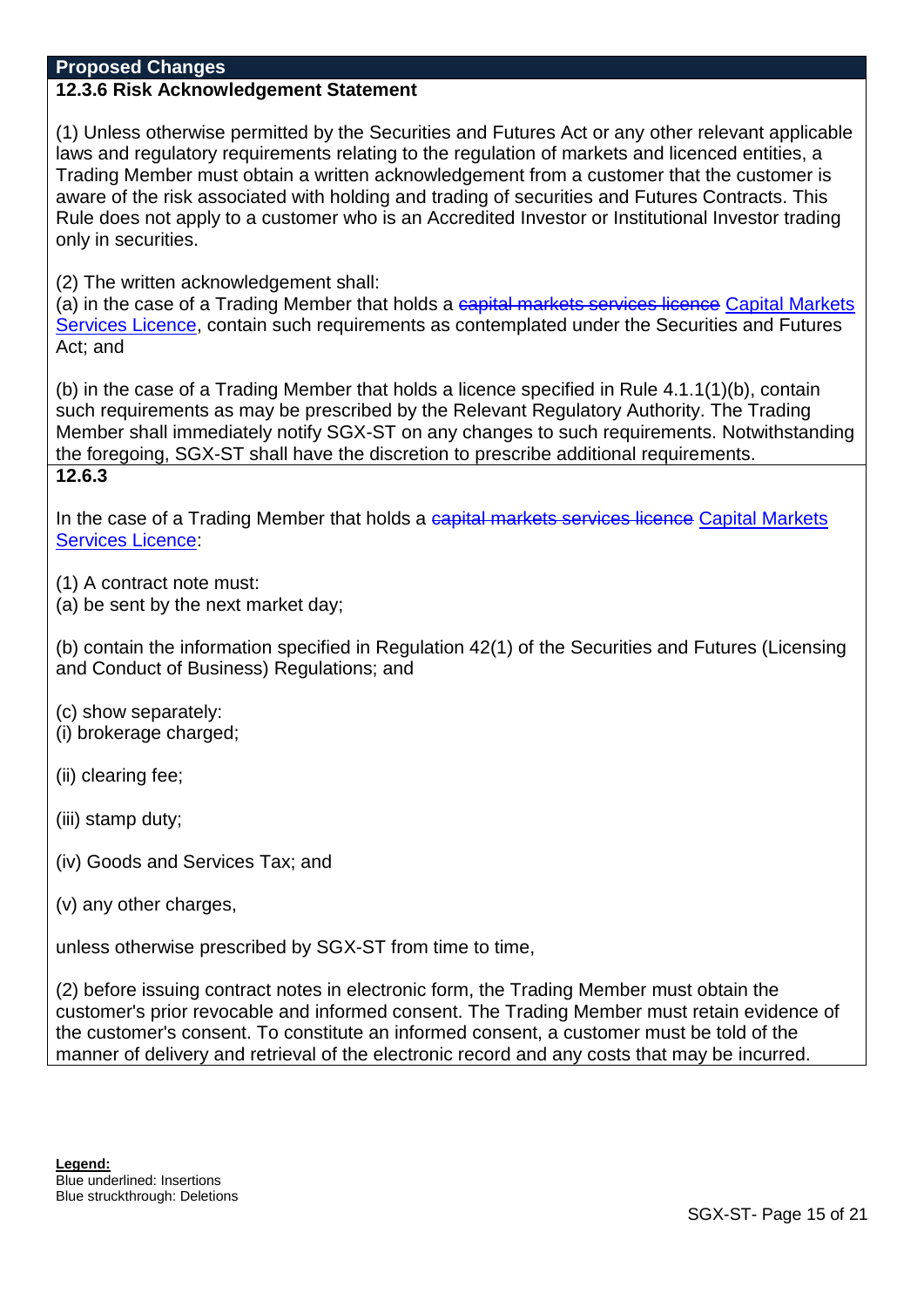A statement of account shall:

(1) in the case of a Trading Member that holds a capital markets services licence Capital Markets Services Licence, must be sent on a monthly basis, by the first week of the next month unless there is no change from the last statement, and contain the information specified in Regulation 40(2) of the Securities and Futures (Licensing and Conduct of Business) Regulations and any other information that SGX-ST prescribes. Before issuing statements of account in electronic form, the Trading Member must obtain the customer's prior revocable and informed consent. The Trading Member must retain evidence of the customer's consent. To constitute an informed consent, a customer must be told of the manner of delivery and retrieval of the electronic record and any costs that may be incurred.

(2) in the case of a Trading Member that holds a licence specified Rule 4.1.1(1)(b), comply with such requirements as may be prescribed by the Relevant Regulatory Authority, including requirements relating to a customer's statement of account in electronic form. The Trading Member shall immediately notify SGX-ST on any changes to such requirements. Notwithstanding the foregoing, SGX-ST shall have the discretion to prescribe additional requirements. **12.10A.2**

A Trading Member shall:

(1) in the case of a Trading Member that holds a capital markets services licence Capital Markets Services Licence, comply with such requirements prescribed in Rules 12.11 and 12.12; and

(2) in the case of a Trading Member that holds a licence specified in Rule 4.1.1(1)(b), comply with such requirements as may be prescribed by the Relevant Regulatory Authority. The Trading Member shall immediately notify SGX-ST on any changes to such requirements. Notwithstanding the foregoing, SGX-ST shall have the discretion to prescribe additional requirements.

# **12.13 Reporting of Delinquent Accounts**

## **12.13.1**

A Trading Member that holds a capital markets services licence Capital Markets Services Licence must inform SGX-ST (or any third party to whom SGX-ST has outsourced its operational functions) of the particulars of any customer account that it considers to be a delinquent account. SGX-ST (or the third party) may disseminate such information to all other Trading Members that holds a capital markets services licence Capital Markets Services Licence.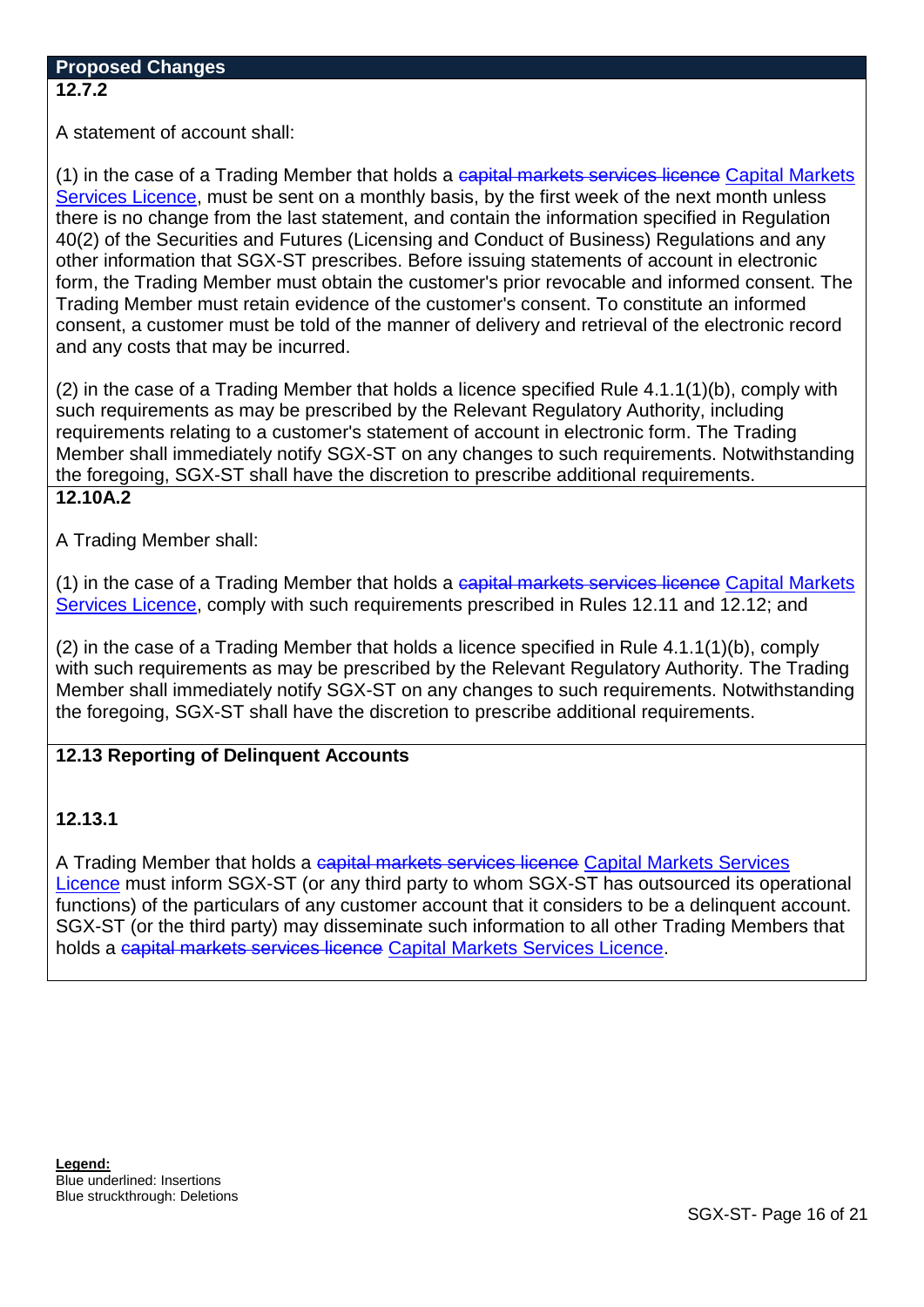If a Trading Member or its Trading Representative wants to trade as principal with a customer who is not a holder of a capital markets services licence Capital Markets Services Licence, the customer must first be informed

# **13.1.2**

This Rule shall apply only to a Trading Member that holds a capital markets services licence Capital Markets Services Licence. Any contract note relating to the above transaction must show that the Trading Member or Trading Representative acted as principal.

# **13.13.4**

Rules 13.13.1 to 13.13.3 shall apply only to a Trading Member that holds a capital markets services licence Capital Markets Services Licence. A Trading Member that holds a licence specified in Rule 4.1.1(1)(b) shall comply with such requirements established by the Relevant Regulatory Authority, if any, and principles of good business practice in relation to carrying out dealing activities outside its office premises.

# **19.11 Capital Requirement for Marginable Futures Contracts**

(1) For the purpose of calculating counterparty risk requirements under the Notice on Risk Based Capital Adequacy Requirements for Holders of Capital Markets Services Licences Third Schedule of Securities and Futures (Financial and Margin Requirements for Holders of Capital Markets Services Licences) Regulations:

(a) "margin deficiency" referred to in the Notice on Risk Based Capital Adequacy Requirements for Holders of Capital Markets Services Licences Securities and Futures (Financial and Margin Requirements for Holders of Capital Markets Services Licenses) Regulations is the amount required for the Customer Asset Value to meet the Variation Margin and Maintenance Margin, and in the case where Customer Asset Value is not sufficient to meet Variation Margin, the margin deficiency is the amount of Maintenance Margin; and

(b) "negative equity" referred to in the Notice on Risk Based Capital Adequacy Requirements for Holders of Capital Markets Services Licences Securities and Futures (Financial and Margin Requirements for Holders of Capital Markets Services Licenses) Regulations is the amount required for the Customer Asset Value to meet the Variation Margin.

(2) For the avoidance of doubt, a Trading Member shall compute Total Risk Requirement for Marginable Futures Contracts in the same manner as prescribed in the Notice on Risk Based Capital Adequacy Requirements for Holders of Capital Markets Services Licences Third Schedule of the Securities and Futures (Financial and Margin Requirements for Holders of Capital Markets Services Licenses) Regulations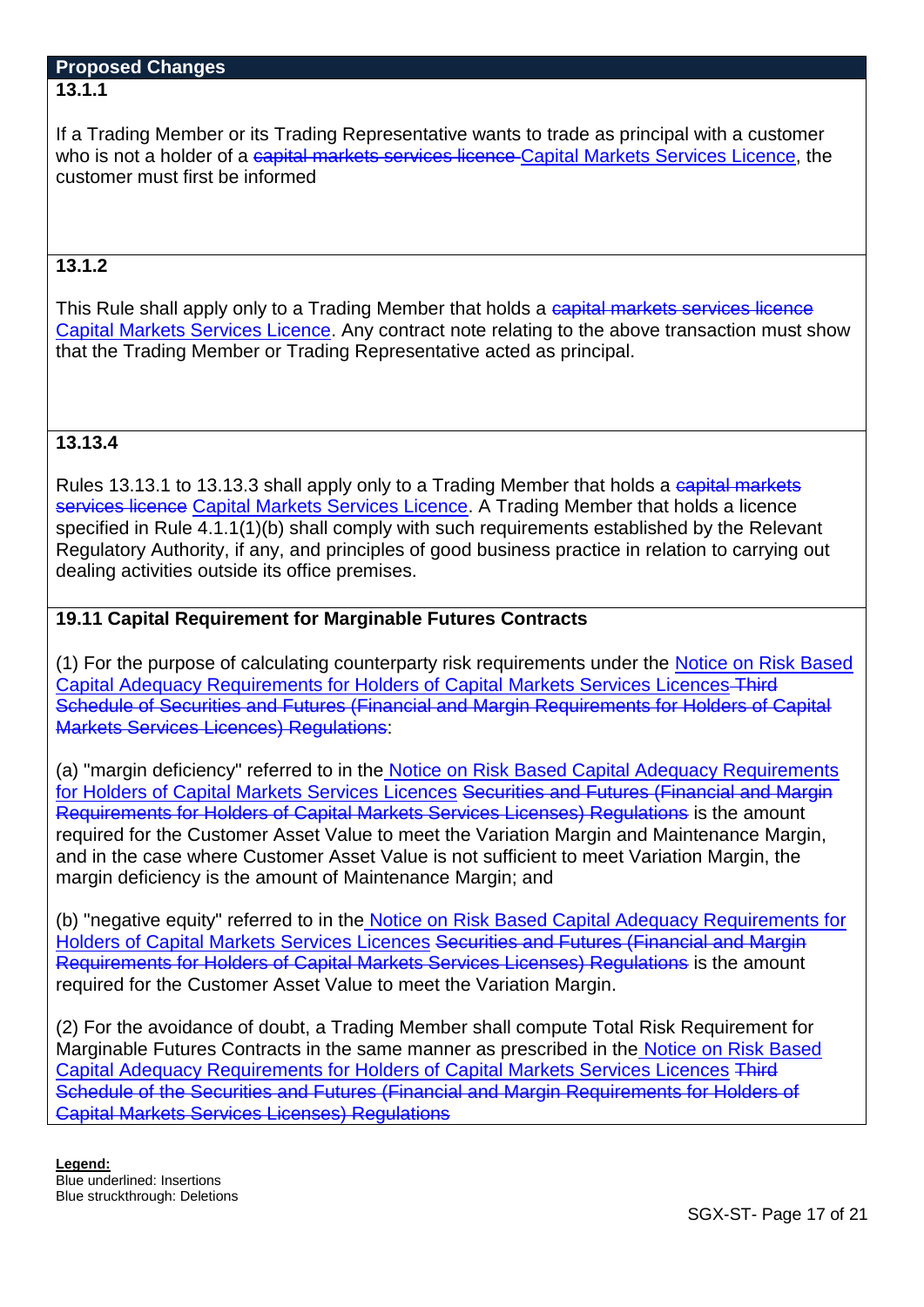**Section F – Transitional Provisions**

**Chapter 20 – Transitional Provisions**

**20.1 Transitional Provisions Regarding Capital and Financial Requirements**

## **20.1.1 Applicability**

This Rule establishes the transitional provisions relating to Rules 11.1, 11.3.2, 11.3.3, 11.3.11, 11.4.6, 11.7.2, 11.8.3, 11.13.1, 11.13.2, 11.13.3, 11.13.4 and 19.11 of the SGX-ST Rules that was amended on and in force from 29 December 2014.

# **20.1.2 Transitional Arrangements**

Rules 11.1, 11.3.2, 11.3.3, 11.3.11, 11.4.6, 11.7.2, 11.8.3, 11.13.1, 11.13.2, 11.13.3, 11.13.4 and 19.11 (as amended on and in force from 29 December 2014), except for the definition of Base Capital, shall not apply to a Transitional Trading Member during the Transitional Period, and the aforesaid Rules as in force immediately before 29 December 2014 shall continue to apply to a Transitional Trading Member during the Transitional Period. A reference to any provision of the SFR (Financial and Margin Requirements) in the aforesaid Rules as in force immediately before 29 December 2014 is to that provision in the SFR (Financial and Margin Requirements) as in force immediately before 3 April 2013. For avoidance of doubt, the definition of Base Capital applicable to a Transitional Trading Member has the same meaning ascribed in the SFR(Financial and Margin Requirements) as in force on 3 April 2013.

# **20.1.3 Transitional Period**

For the purposes of Rule 20.1.2, "Transitional Period" means the period commencing on 3 April 2013 and:-

- (1) in relation to all rule amendments except the definition of Base Capital, till 2 April 2015; or
- (2) ending on such date, before the expiry date stated in Rule 20.1.3(1), specified in a written notice to SGX-ST informing SGX-ST of the Transitional Trading Member's intention to adopt the requirements pursuant to Rule 20.1.4,

whichever is the earlier.

## **20.1.4 Notification by Writing**

For the purpose of Rule 20.1.3(2), the Transitional Trading Member shall notify SGX-ST in writing at least 14 days before the intended date to adopt the requirements.

## **20.1.5 Transitional Trading Member**

"Transitional Trading Member" means

(1) in the case of a Trading Member who is a holder of the Capital Markets Services Licence, is a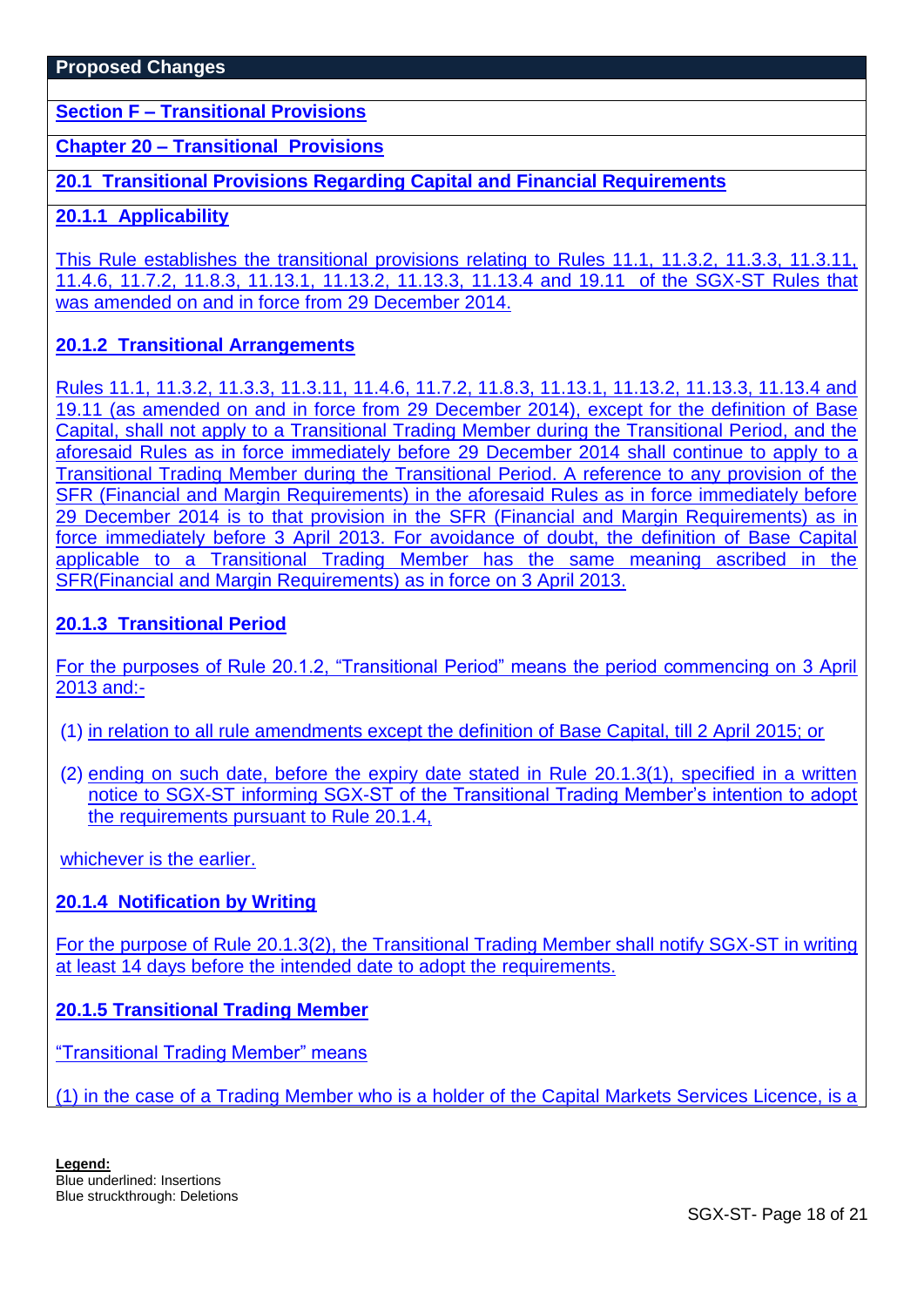"specified holder" as defined under Regulation 25 of the Securities and Futures (Financial and Margin Requirements for Holders of Capital Markets Services Licences) (Amendment) Regulations 2013 or a "new holder" as defined under Regulation 26 of the Securities and Futures (Financial and Margin Requirements for Holders of Capital Markets Services Licences) (Amendment) Regulations 2013

(2) in the case of a Trading Member who is not a holder of the Capital Markets Services Licence, is an existing Trading Member prior to 3 April 2013 or one who applied to be a Trading Member prior to 3 April 2013.

## **Practice Note 12.3.1, 12.3.2** —**Customer Account**

#### **1. Introduction**

1.1 This Practice Note explains the circumstances, conditions and operational procedures pursuant to the requirements to obtain particulars of customers and to understand their investment objectives.

#### **2. Customer Account**

2.1 Rules [12.3.1\(](http://rulebook.sgx.com/en/display/en/display/display.html?rbid=3271&element_id=1333)1) and [12.3.2\(](http://rulebook.sgx.com/en/display/en/display/display.html?rbid=3271&element_id=1334)1) require a Trading Member to obtain particulars of a customer and understand the investment objectives. The purpose is to ensure that the Trading Member abides by the know-your-customer principle.

2.2 Investment objectives of a customer would include:—

- (a) the risk appetite of the customer;
- (b) the types of securities or Futures Contract that the customer may want to trade in, such as  $-$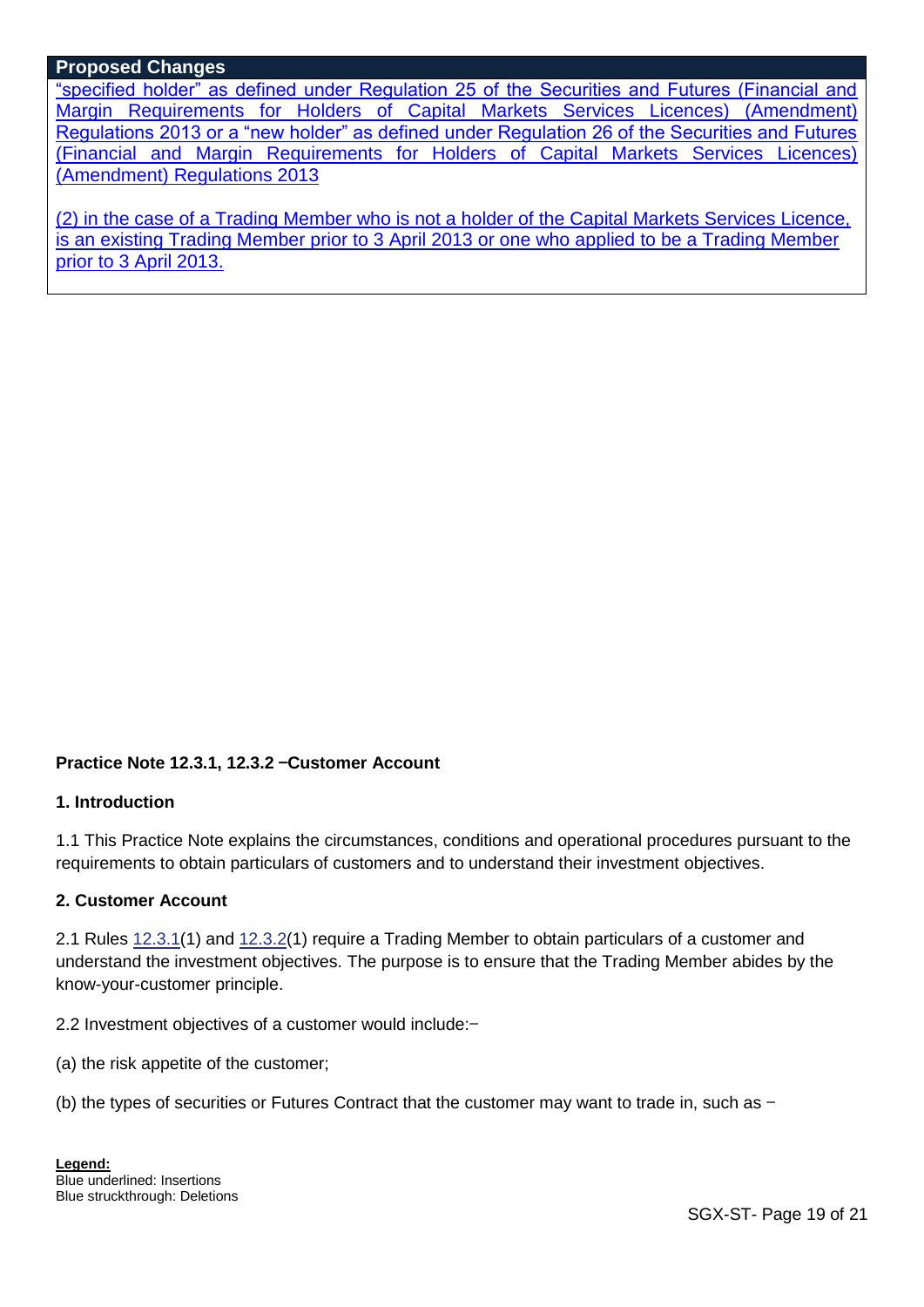(i) securities or Futures Contracts listed or quoted on SGX-ST, and

(ii) securities offered in reliance on the exemptions under Sections 274 or 275 of the Securities and Futures Act, Chapter 289 of Singapore ("SFA"), where the requirement to lodge a prospectus or profile statement with the Authority before making an offer of the securities does not apply.

(c) such other objectives prescribed by the Relevant Regulatory Authority.

2.3 Securities offered in reliance on the exemptions under Sections 274 or 275 of the SFA may include:—

- (a) Relevant Debt Securities;
- (b) Global Depository Receipts ("GDRs"); and
- (c) such other securities that are offered pursuant to the exemptions.

2.4 Trading Members that hold a capital markets services licence Capital Markets Services Licence should bear in mind the effect of Sections 274, 275 and 276 of the SFA. If a customer wants to trade in a security that is offered in reliance on the exemptions under Sections 274 or 275 of the SFA, Trading Members should —

(a) explain to the customer the effect of Sections 274, 275 and 276 of the SFA, and the definition of "Relevant Person" under Section 275 of the SFA;

(b) obtain documents to satisfy themselves that the customer is an institutional investor or a Relevant Person; and

(c) prominently disclose to the customer in writing that  $-$ 

(i) the aforesaid security is a security offered in reliance on the exemptions under Sections 274 or 275 of the SFA,

(ii) for such a security, the requirement to lodge a prospectus or profile statement with the Authority and SGX-ST does not apply.

2.5 For the avoidance of doubt, the above requirements are applicable to the trading of GDRs which are offered in reliance on the exemptions under Sections 274 or 275 of the SFA. Trading Members should also observe relevant provisions of the Listing Manual in relation to GDRs.

2.6 All the documents obtained under paragraph 2.4(b) should form part of the permanent records of the Trading Members. If the customer's account is closed, the documents should be kept for at least the minimum period required by law.